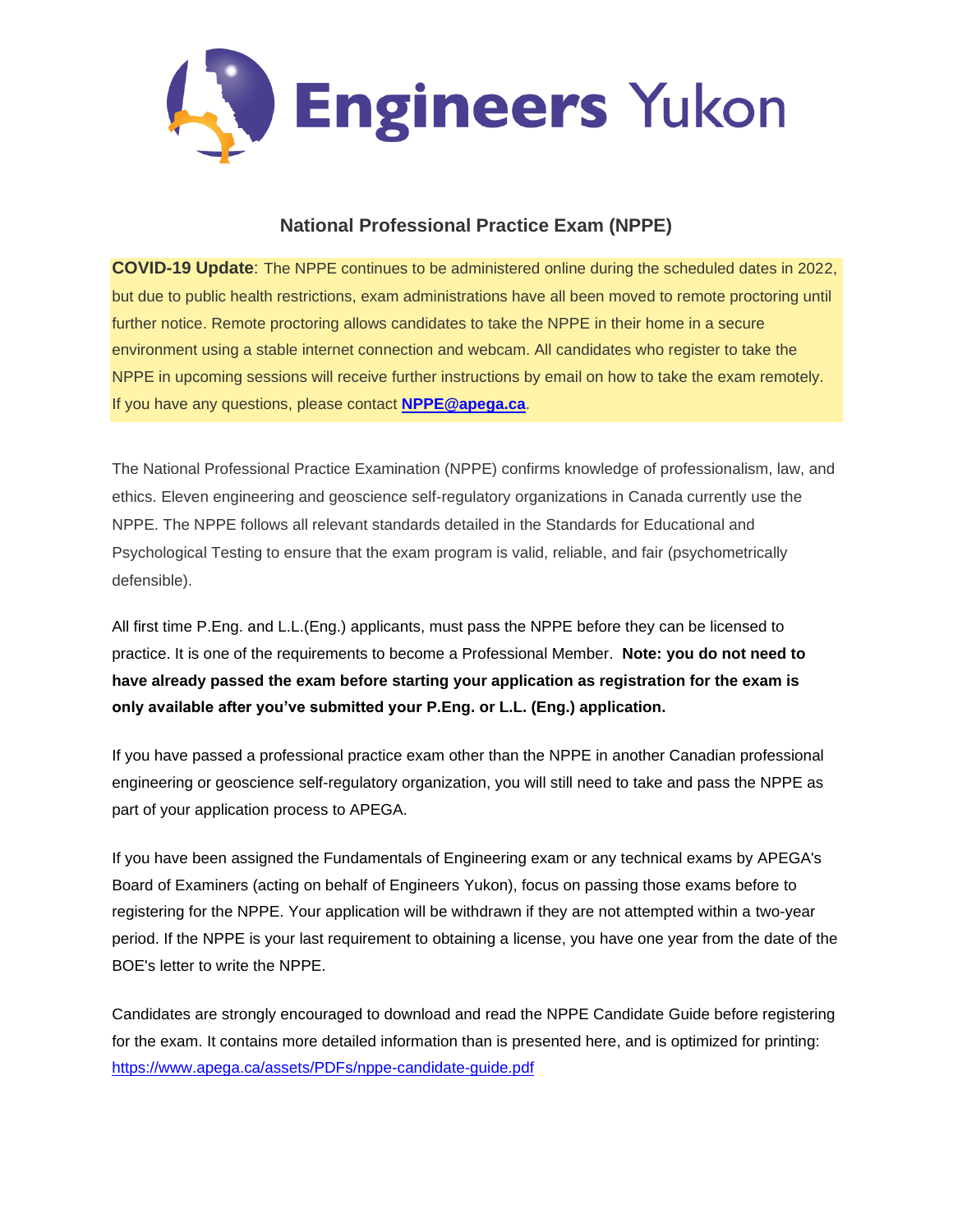**NPPE Hold Applicants:** If the NPPE is your last requirement prior to licensure, you will be given **one year** to take the exam and pass, **starting from the date of your decision letter from the Board of Examiners**. Applicants who fail to pass the exam within the allotted time will have their applications withdrawn and will be required to re-apply by completing a new application to become a licensed professional. Regardless of whether the NPPE is your last requirement prior to licensure, you will have a maximum of four (4) attempts to pass the NPPE. For example, if an applicant attempts the NPPE two times prior to the NPPE becoming the last requirement prior to licensure the applicant will have two more attempts of the NPPE (within one year) after they receive their decision letter from the Board of Examiners.

#### **Reserved Titles and Designations**

Even if the NPPE is the last requirement to register as a Professional Engineer or Limited Licence Holder, there are restrictions on the use of titles and designations until you are licenced by Engineers Yukon to practice engineering in the Yukon Territory.

The word *engineer* combined with any name, title, description, letter, symbol, or abbreviation implies you have the right to practice engineering therefore using a reserved title and/or designation (ex. J. Smith, P.Eng., Mechanical Engineer) in any electronic or print media is not permitted until you are registered with Engineers Yukon. This includes:

- social media profiles
- email signatures
- business cards
- resumes
- letters

# **Registering for the National Professional Practice Exam**

AUGUST 22-24, 2022 *(Registration deadline: JUNE 30, 2022)* NOVEMBER 7-9, 2022 *(Registration deadline: SEPTEMBER 22, 2022)*  JANUARY 23-25, 2023 *(Registration deadline: DECEMBER 2, 2022)* APRIL 3-5, 2023 *(Registration deadline: FEBRUARY 10, 2023)*

\*Registration for each session will open once the deadline date for the previous session has passed.

Members-in-Training may **only** write the exam when they have submitted an application for Professional Membership (P.Eng.). You can register for the exam in [myAPEGA.](https://www.apega.ca/portal-login)

When you register, you will choose your preferred location from a list. After the registration deadline, you will receive an email confirming your exam location, date, and time, as well as any additional instructions.

### **Rescheduling & Cancelling**

To reschedule or cancel your exam, email [nppe@apega.ca](mailto:nppe@apega.ca) before the registration deadline. You cannot reschedule or cancel after the registration deadline.

#### **Testing Accommodations**

APEGA can accommodate special needs because of a medical condition, including:

- extended testing time
- extra breaks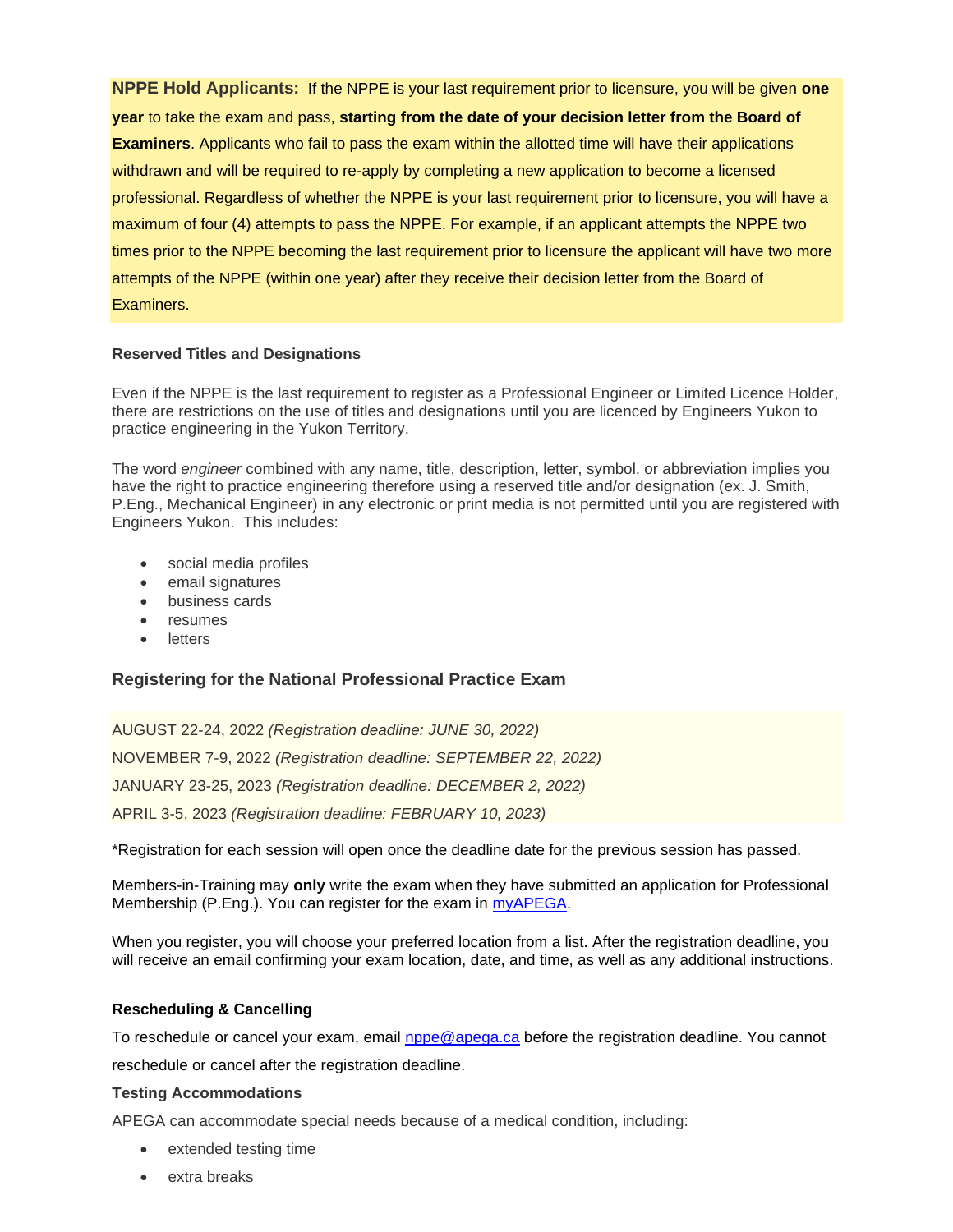- reduced-distraction testing rooms
- larger font

To submit a request, email [nppe@apega.ca](mailto:nppe@apega.ca) to obtain the special accommodation instructions and forms. You must submit the special accommodation forms before the registration deadline. If received after the registration deadline, your exam will be rescheduled to the next session.

#### **Exam Results**

An equated score of 65 or greater is required to pass. If you passed the exam, you will not receive detailed score information. Exam results are either pass or fail based on the number of correct answers (1 point per correct answer) you achieved on the operational (scored) questions on the exam. You are not penalized for incorrect answers. Statistical equating ensures that variations in exam difficulty from each session are taken into account to ensure fairness to all applicants taking an exam. The Educational Testing Service has published [a report that explains test equating](https://www.ets.org/Media/Research/pdf/RR-10-29.pdf) in more detail.

Exam results are usually available in 3 to 4 weeks. The results will appear in your [myAPEGA](https://www.apega.ca/portal-login) account. We do not provide results over the phone or by email. If you failed the NPPE, APEGA will send you a report showing the subject areas that you were weak in.

**Failure Note (non-NPPE Hold Applicants)**: If you fail the NPPE four (4) times, your application will be withdrawn, and you will be required to submit a new application for membership.

To retake the exam, re-apply through [myAPEGA](https://www.apega.ca/portal-login)

# **Writing the National Professional Practice Exam**

The NPPE exam has 110 multiple-choice questions based on 6 subject areas. You have 2.5 hours to complete it. Although the NPPE contains specialized vocabulary and terms, the exam is not used as a test of English language proficiency and is regularly verified (using standard readability measures) to function at a readability level of approximately grade 10.

The NPPE blueprint is a guide to help applicants determine what information they need to know and to bring to the exam in order to demonstrate their knowledge of the material. Although there are recommended study materials that are listed below, applicants can gain mastery of the topics covered on the exam any way that works best for them.

#### **Read about the NPPE blueprint**

**[https://www.apega.ca/apply/membership/exams/national-professional-practice-exam](https://www.apega.ca/apply/membership/exams/national-professional-practice-exam-nppe/blueprint)[nppe/blueprint](https://www.apega.ca/apply/membership/exams/national-professional-practice-exam-nppe/blueprint)**